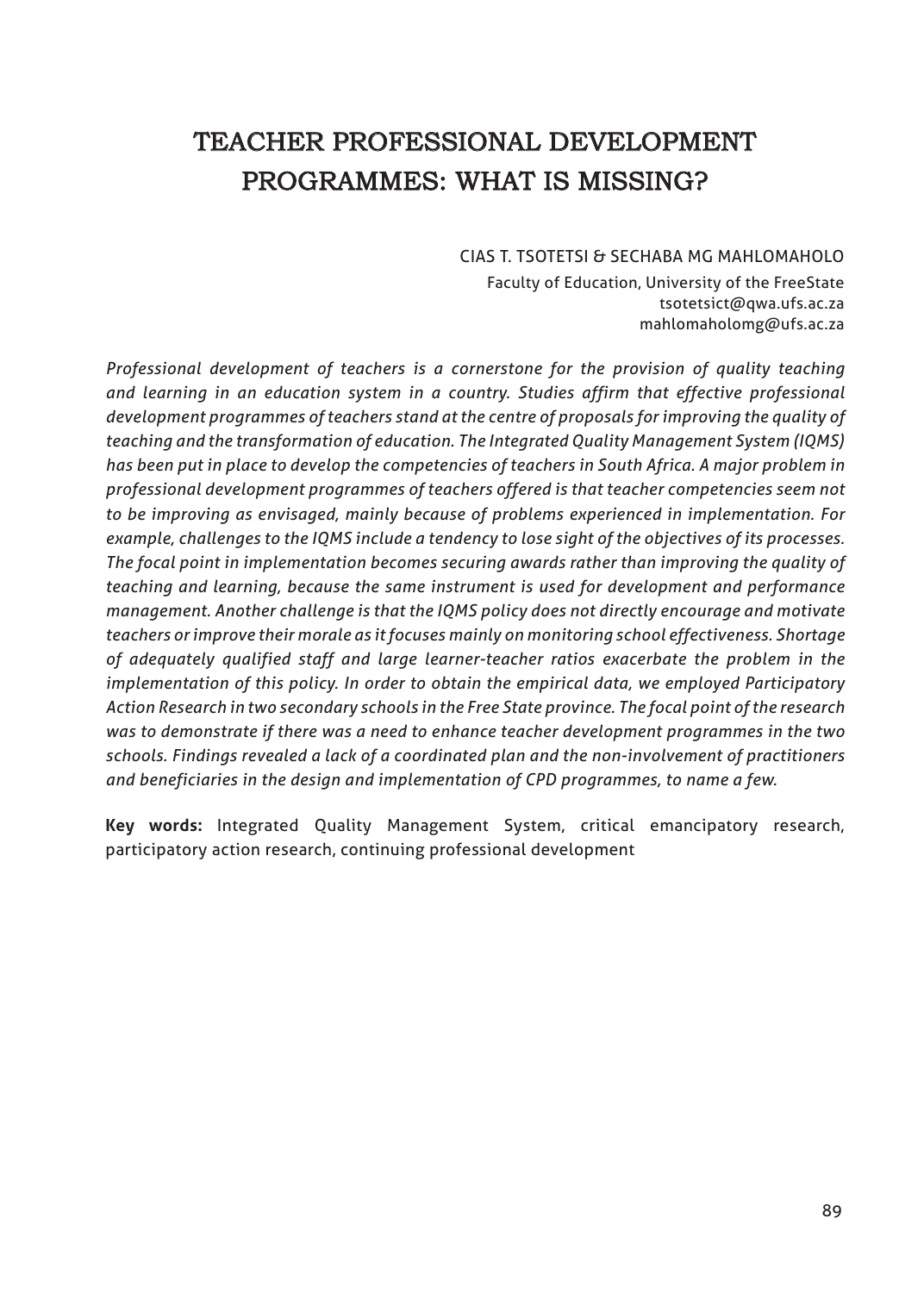#### Introduction

This paper aims at demonstrating and justifying the need to design a strategy to implement Continuing Professional Development (CPD) policies and programmes for teachers. Professional development of teachers is a cornerstone for the success of quality teaching and learning in an education system, none of which can exceed the quality of its teachers (Barber & Mourshed, 2007:43). While various countries have attempted to improve the quality of teachers, their pedagogical practices have not followed suit. We review literature on how countries which have the same socio-economic background as South Africa have attended to teacher development.

Research in Pakistan shows that there has been a lack of engagement of principals in the professional development of teachers, causing tensions as accounting officers are responsible for the day-to-day running of schools, and provision of space for teachers to share practices that would improve their practices and content knowledge (Khamis & Shammons, 2007:579). Teachers who attended professional development programmes could not share the theory they learnt as they needed the go-ahead from their masters. For those who did succeed the result was minimal (Murtaza, 2010:214). The minimal success of sharing best practices was caused by a lack of overt support from the principals and as a result the sustainability and continuity of professional development in Pakistan was at stake. Passing on information from teachers who attended professional development programmes to those who could not attend did not materialise. The frustration emanated from success of the implementation of the acquired knowledge being reliant on one person, the teacher who attended the professional development programmes (Khamis & Shammons, 2007:575; Vazir & Meher, 2010:124). No space was opened for teachers to learn collaboratively so the education system remained stagnant. The lecturing method was the dominant method of teaching, with learners still expected to memorise and regurgitate 'facts' transferred to them by teachers. The scenario will not change unless teachers' pedagogical practices and content knowledge are enhanced (Vazir & Meher, 2010:124).

On the same note, Kenya also faces challenges in professional development, originating from the first years of novice teachers. Having completed their qualifications they are expected to be mentored by experienced teachers (Dawo, 2011:514), with mentors assuming the position of 'experts,' treating the novice teacher as a tabula rasa, not to be consulted on professional needs. The result is that they receive mentoring on aspects they do not necessarily need. Research reveals that non-attendance to their demands results in them dropping out of the teaching profession. For those who preserved and withstood the inadequate mentoring, they exhibited a lack of pedagogical content knowledge (Hardman, Abd-Kadir, Agg, Migwi, Ndambuku & Smith, 2009:68; Republic of Kenya Ministry of Education, 2008:41), caused by the changes taking place in the curriculum and, as in Pakistan, teachers used the traditional teaching methods, as they had been taught (Vazir & Meher, 2010:124). The Kenyan challenges to the provision of CPD of teachers have been affirmed by a report from the Ministry of Education in Kenya, according to which an acknowledgement is cited that stipulates that there has been poor coordinated strategic planning in the provision of professional development programmes for teachers. The quality of the programmes offered was below the acceptable standard, therefore the Ministry had to take steps to address the above challenges (Republic of Kenya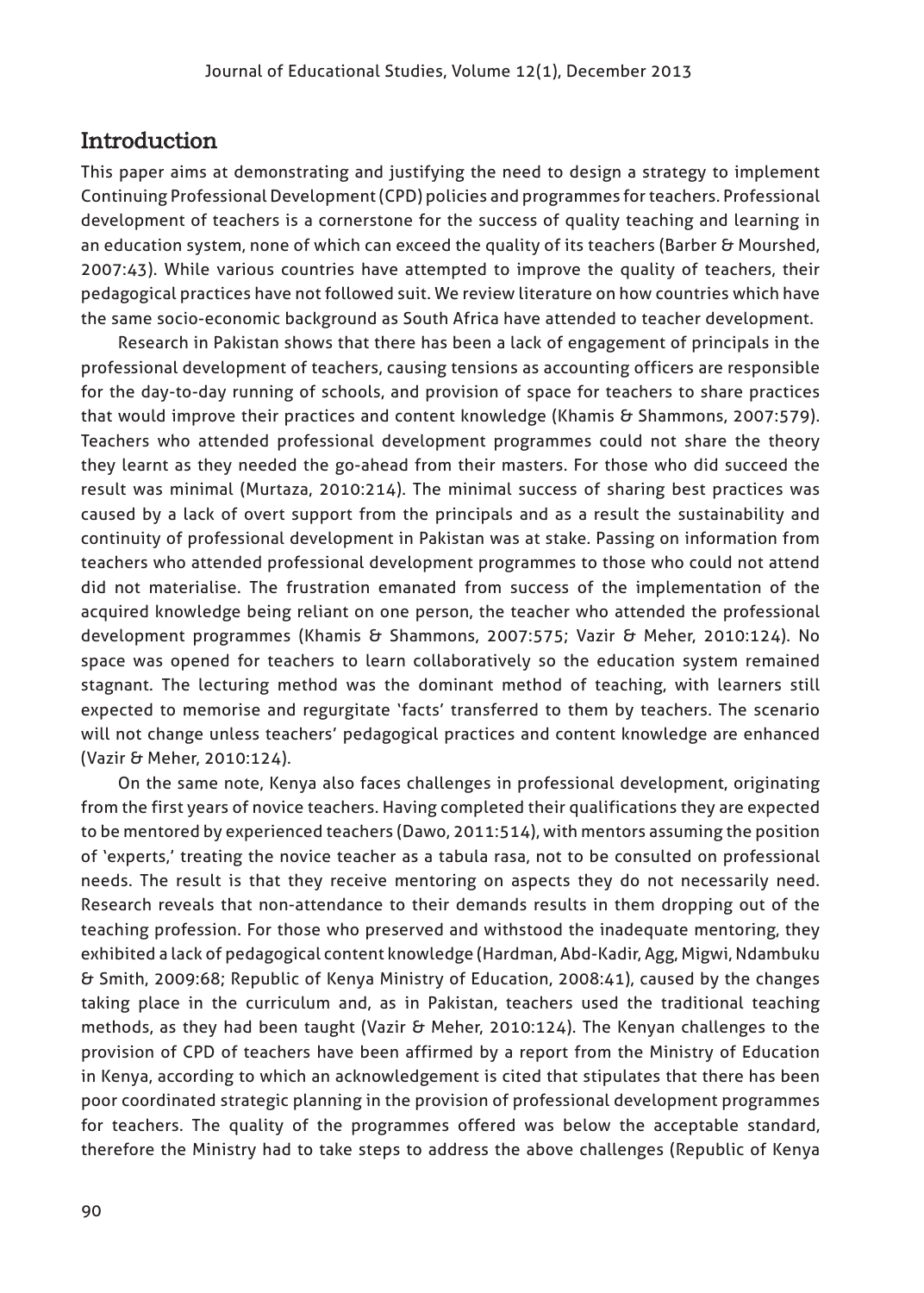Ministry of Education, 2012:37). The last challenges are related to the fault-finding attitude of the inspectorate, viewed by the teachers as less relevant to the provision of professional development because of their policing function. The concentration of the inspectorate if they visit schools is on lesson plans and the scheme of work, with no focus on the pedagogical content knowledge of teachers or pedagogical practices of teachers (Bunyi, Wangia, Magoma, Limboro & Akyeampong, 2011:10).

Similar to Kenyan education, Botswana's novice teachers are also experiencing mentoring challenges. Unlike Kenya, in which mentors assume the position of 'experts,' the mentors are often unavailable. Novice teachers do not receive adequate mentoring during their first years of teaching but rather are left alone to deal with ill-disciplined learners and adjust practices to their new roles. They feel embarrassed and abandoned (Garegae & Chakalisa, 2005:6). The second challenge was encountered by experienced teachers who were enrolled for distance education. The aim of the government with the teachers' registration was to improve their content knowledge and pedagogical practices. As teachers spent a longer time without studying, most experienced 'mental blackout' as they had to deal with their day-to-day classes, family responsibilities and studies (Sikwibele & Mungoo, 2009). Regular contact sessions were held with tutors, however, teachers were not satisfied with the face-to-face contact sessions with the tutors. According to teachers in the programme, tutors could not give enough support to them. English was also seen as a challenge as most experienced teachers were teaching primary school learners in the language of Setswana. Trying to interpret the modules written in English was a challenge (Sikwibele & Mungoo, 2009).

For South Africa, teacher professional development is an aspect of the Integrated Quality Management System (IQMS) policy document (Department of Education (DoE), 2003:3). Although the IQMS policy has a programme of professional development, teachers in the study conducted by Khumalo (2008:77) showed that they did not see the actualisation of the contribution of the IQMS on teacher development. In addition, the study also noted three aspects. Firstly, teachers did not have time to serve on the Development Support Group (DSGs). Secondly, they indicated that training offered by the DoE was inadequate for them to implement the policy (Hlongwane, 2009:4; Kganyago, 2004:33; Khumalo, 2008:77; Mabotsa, 2005:3), leading to its failure. Lastly, they did not understand the purpose of the IQMS policy (Mabotsa, 2005:3).

Furthermore, the focus on professional development of teachers is relatively new in South Africa (Mokhele & Jita, 2010:1763), and there has been a shift from the content-based form of teaching to a learner-centred approach. Teachers are therefore caught between the responsibility of ensuring that they are professionally developed and ready to implement the new approach of teaching (Khumalo, 2008:77; Ntloana, 2009:1). The other challenge, according to the literature, is that many CPD programmes have not been developed whilst taking into account the understanding of professional development from the teachers' perspectives. As a result, they have been ineffective and inefficient (Mokhele & Jita, 2010:1763).

The discussion above highlights challenges encountered in CPD policies and programmes. They include a lack of creating space for sharing information and good practices; novice teachers not receiving mentoring; lack of a strategic plan; the fault-finding attitude of seniors; less focus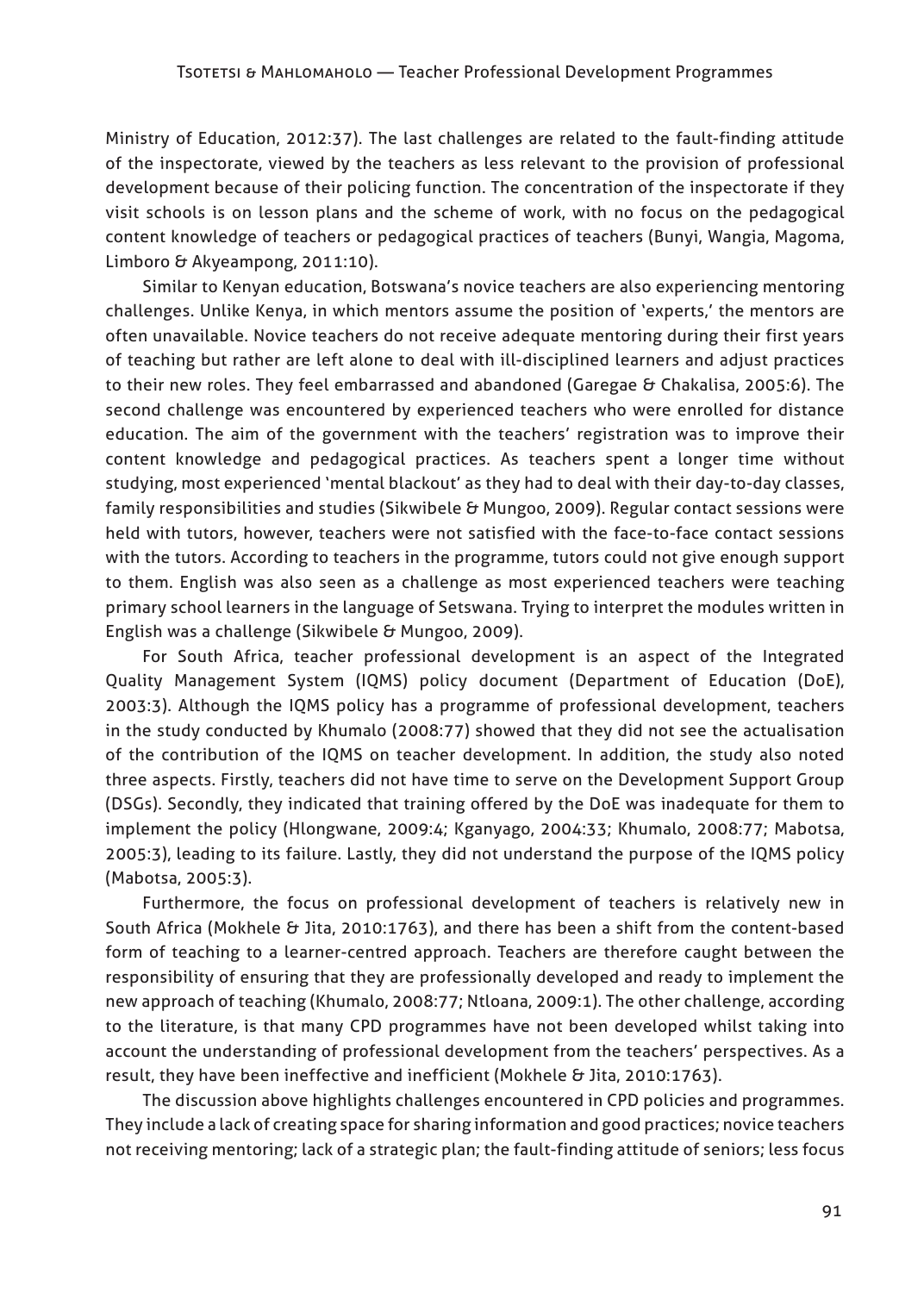on pedagogical content knowledge or pedagogical practices; and of teachers programmes developed without taking into consideration the understanding of professional development from the teachers' perspectives. The above literature demonstrates and justifies a need to design a strategy to effectively implement CPD policies and programmes.

## Framework of thinking

The study is guided by Critical Emancipatory Research (CER), aimed at creating space for empowerment and change for the oppressed (Lincoln, Lynham & Guba, 2011:102). We used it as a transformative framework positioning our stance in relation to the participants in aspects of the whole paper. It emphasises that the agency for change rests in the persons in the community, working side-by-side with the researcher toward the goal of social transformation (Mertens, 2010:8). CER put us in a position to understand that human beings, unlike objects, have feelings and attitudes (Jordan, 2003:190) and these need to be considered when dealing with them. Human beings are further able to interpret their words.

Ontologically, CER assumes that there are multiple realities, shaped by social, cultural, economic, ethnic, gender and disability values in designing a strategy to implement effectively the CPD programmes and policies. We are in a position to understand that participants' points of view need to be considered. Epistemologically, CER uses dialogical methods of collecting data (Chilisa, 2012:253), and the choice is based on the position of the researcher in relation to the participants. Although the opinions of the people in authority, such as DoE officials, have been captured, the opinions of teachers have not. Our aim has therefore been to bring to the fore the perspective of the teachers and the school community, including parents, who might be affected by education. Our interaction with participants was therefore not of an expert who might give solutions.

# Methodology and design

In order to fulfil the aim of this study we employed Participatory Action Research (PAR), which according to Dworski-Riggs and Langhout (2010:216) seeks to promote social justice by creating conditions that foster empowerment. It addresses the differences between power structures and allows researchers to put CER into practice by ensuring that everyone who has a stake in the outcome of the partnership has a voice in the process of decision-making. Participants in the study and the CPD programmes for teachers participated in problem definition, problem assessment, intervention planning, implementation, and evaluation. PAR operationalises CER which underpin this study. The researcher and the partners defined the problems to be examined, co-generated relevant knowledge about them, learned and executed social research techniques, took actions, and interpreted the results based on what they had learned (Dentith, Measor, O'Malley, 2012).

This paper reports on an 18-month interactive engagement with the school community, the focus being on verbatim sentiments which demonstrated a need to enhance CPD programmes and policies. The interaction with the school community was tried and tested in two schools in the Thabo Mofutsanyana district of the Free State province. The Free Attitude Interview (FAI) was followed in this study, by which participants have an opportunity to say more than they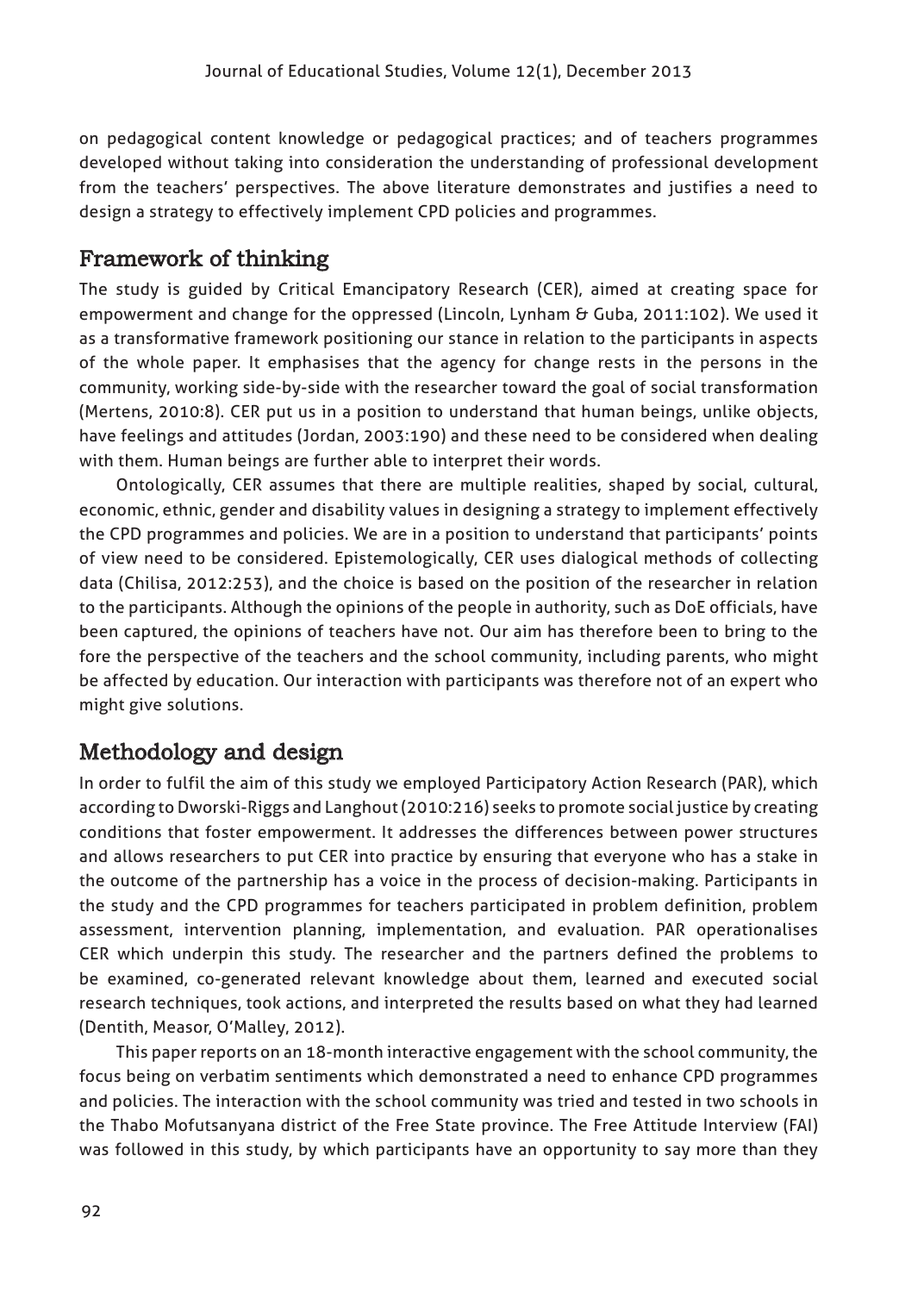would have said in responding to a closed questionnaire (Buskens, 2011:1). For anonymity the schools were given the pseudonyms: *Kgotso Secondary School* (531 learners) and *Nala Secondary School* (300 learners). The team dedicated to driving the implementation of the CPD programmes had two SMT members and two teachers from each of the schools; two nonteaching members from each of the School Governing Bodies (SGBs) of the two schools; two learning facilitators; two School Management and Governance Developers (SMGDs); two South African Democratic Teachers' Union (SADTU) members; two National Professional Teachers Organisation of South Africa (NAPTOSA) members; and two IQMS coordinators from the district. The 22 participants constituted the team driving the process of demonstrating and justifying a need to design an effective strategy for the implementation of CPD programmes for teachers in the schools and their views constituted important sources of data.

For analysis of the collected data we drew up a coding frame. Bell (1993:107) and Monyatsi, Steyn and Kamper (2006:219) encourage verbatim reporting of responses where appropriate, therefore we transcribed audio-recorded data for coding. From the categories we looked at the patterns then identified and described themes in an effort to have an understanding of the meanings from the perspectives of the participants. To gain a better understanding of the meanings from the perspectives of the participants we used Critical Discourse Analysis (CDA), which Bloor and Bloor (2007:2) define as a cross-discipline that comprises the analysis of text and talk in all disciplines of the humanities and social sciences. CDA matches CER in that both seek to find the origins of a problem and find solutions to the problem at hand (Bloor & Bloor, 2007:12; Chilisa, 2012:254). To avoid misinterpretation of the spoken words, member checking formed part of the process.

# Findings and discussion

In this section we examine a few constructs that emerged during meetings and activities which were aimed at justifying the need to improve teachers' pedagogical content knowledge and practices.

## *Involvement of communities excluded in the design*

According to the IQMS policy document (DoE, 2003:13) the district officials have a responsibility for clustering schools that have similar needs and/or aspects for the purpose of providing CPD for teachers. According to this manual the information showing the professional development needs of schools should be obtained from School Improvement Plans submitted to the district offices by the schools at the end of each academic year. The expectation would be that the learning facilitators, because they are responsible for curriculum development, would design and arrange programmes that would address the needs indicated in the SIPs. In line with the IQMS policy expectation, the *Employment of Teachers Act* (DoE, 1998, Chapter C: sub-section 3.4) points out that the district-based teachers (e.g., learning facilitators, School Management and Governance Developers, IQMS coordinators) have to contribute to staff development programmes and the coordination of resources to support them. The expectation is that they have to draw up staff development programmes that are directly suitable to the needs of each school. They are expected to have a sound grasp of the many alternatives available for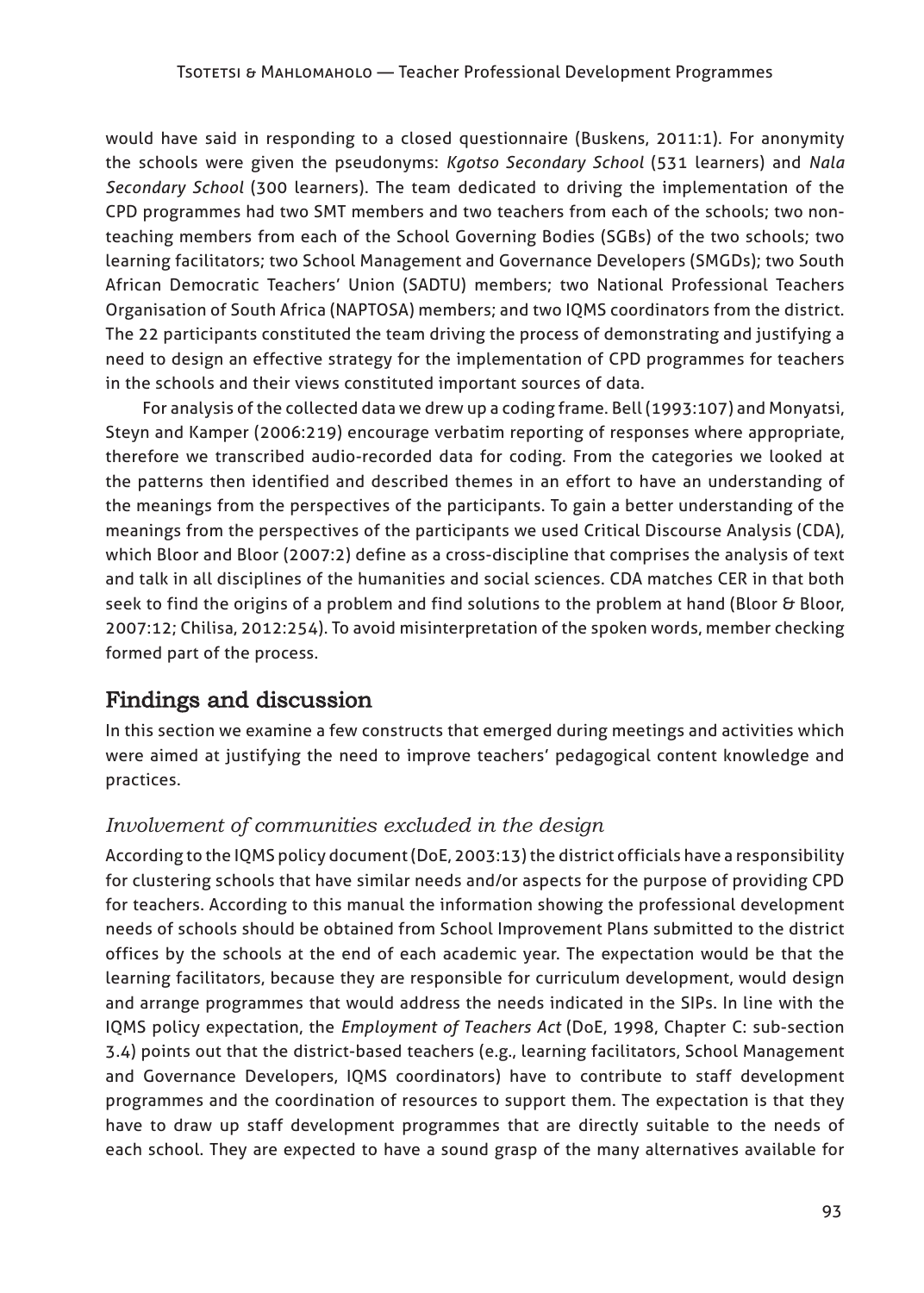such programmes and have access to manifold resources to give shape and direction to staff development programmes. In order to sustain such programmes it is imperative that these district-based teachers work closely with all partners.

The following comments were made by two of the participants, a teacher and a learning facilitator (LF):

*Bothata bo teng mona ho rona ke hore LF ya rona e re balla manual. O sitwa ho re fa tlhalosetso e batsi e ka etsang hore motho le wena o rute ka boitshepo, ("The challenge that we have is that our LF reads the manual for us. She is unable to give more clarity so as to give us confidence in delivering the subject matter.")*

The comment from the teacher shows that the LF received prepared work from the Department of Basic Education (DBE). The LF's work was to implement the designed programme by the national DBE.

While the national and provincial departments paved the way for the district official to do her work by compiling the manual that she was reading, involving the district official in the design of the programme would have given her a better understanding, which would be displayed by her presentation. Merely reading (by the LFs) from the manual without linking the text with the practice is the same as reading the manual at home, without attending. Such an approach puts the district official in a position of being a mere consumer of the designed formula, which filters down to teachers as consumers without contributing when designing a programme. A learning facilitator commented as follows regarding the workshops that they organised for teachers:

*The cascading method sometimes does not give us strong punches to face teachers as we workshop them. National officials get information from other countries and pass it down to us as both the provincial and district officials. The challenge becomes taking the information down to teachers who work with learners on daily basis. Teachers ask us as learning facilitators as if we are the designers of these programmes. The programmes were not designed by us.*

The collected data showed that practitioners were not sufficiently involved when CPD programmes were designed. The teacher's and the LF's utterance have in common a lack of involvement in the programme's design. The LFs' duty was to pass the information down to teachers, who also were not involved in designing the programmes. The non-involvement in programme design shows a need to enhance the CPD programmes designed for teachers, so that they are not merely passive recipients of knowledge but become involved in the knowledge creation and the design of the programmes. Ntloana (2009:2) and Ovens (2002:302) support the idea of teachers' involvement when programmes are designed, describing the teachers on the whole as poor implementers of other people's ideas. Teacher development remains a precondition of curriculum development and teachers have to play a generative role in the development and implementation of better curricula.

The issue of reading of policy documents or manuals by the LFs was raised in a study by Bantwini (2009:174), in which teachers complained that their LFs read through the policy document but could not answer questions when clarification was needed. On the other hand,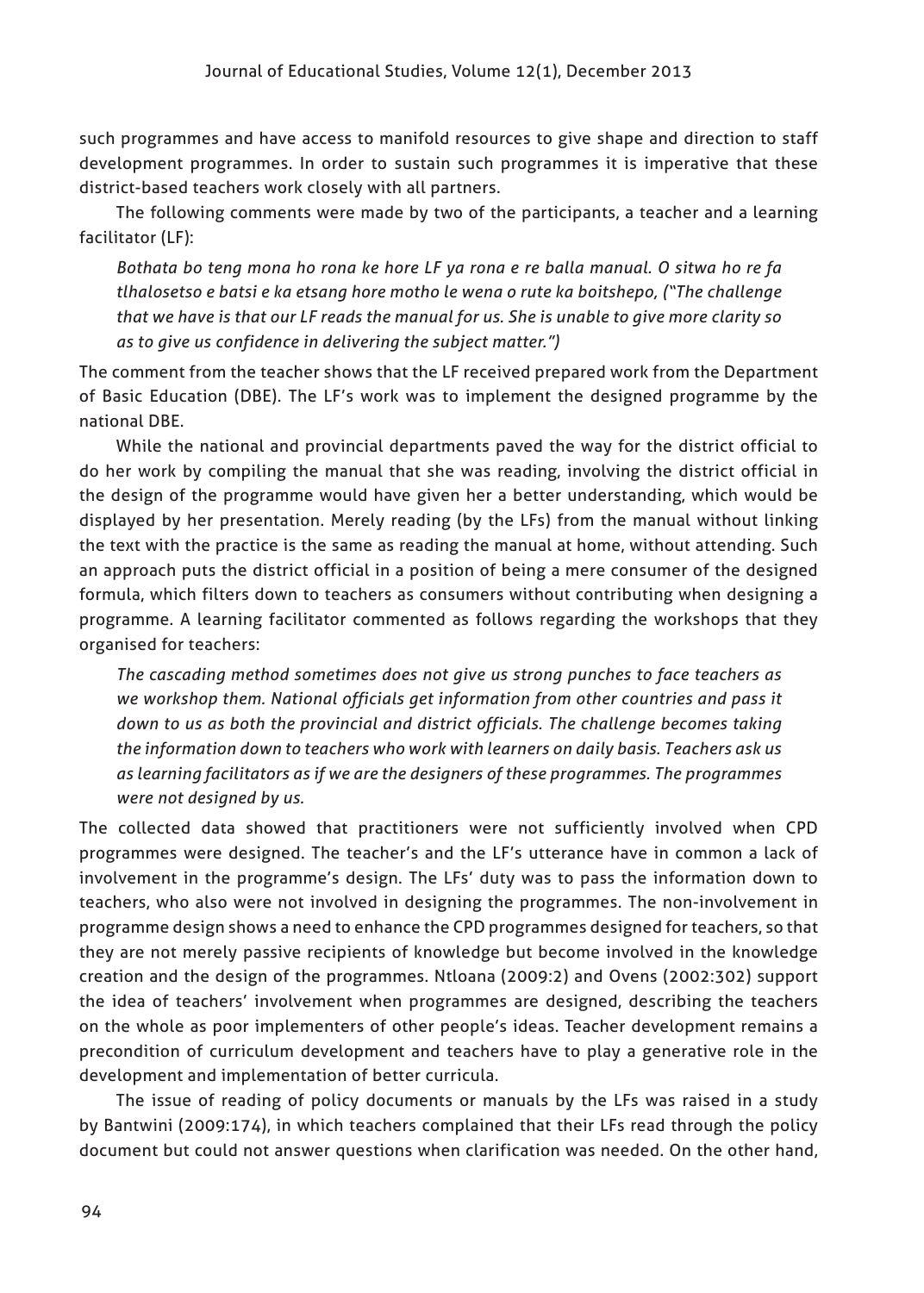LFs indicated that by reading through the manual they were ensuring that the information given to teachers was uniform without diluting it. The workshops and other CPD programmes had to be presented in a way that would make it easy and appropriate for teachers to deliver better lessons in class.

A study by Tsotetsi (2006:90) concurs with the LFs' concern, namely of a cascading model whereby the information diminishes by level. He indicated that district and provincial officials who trained principals were themselves trained for several weeks and months, but they workshopped principals for a day or so and expected the principals to train teachers, while the same principals did not have sufficient knowledge of the development programme. Consequently, when the information was transmitted to the next level it was probable that the crucial parts would be watered down or misinterpreted.

The culture in the school community is that the officials would attend the CPD programme presentations and provide everything. The apartheid education system did not encourage critical thinking, instead employing rote learning, hence teachers received the invented innovation. The scenario shows that unequal power relations persist, with LFs still privileged in terms of deciding what to do and how to do it and teachers remaining the passive recipients of an innovation. LFs teach and provide hand-outs.

A disadvantage of not involving practitioners when designing the CPD programmes is that they only consider or think about professional development when summative results are to be submitted to the district offices. My argument is supported by the participant who said:

*In most cases e etsuwa feela ha district office e batla summative results. Di-klas visits di etsuwa nakong eo. Kamora moo ha ho etsahale letho. No teacher development. Ebile ha ho le follow up. ("In most cases here at school it is only done when the district office needs summative results. Class visits are done at that stage. Thereafter nothing happens. No teacher development takes place. No follow up.")*

The non-involvement of teachers deprives them of a platform to indicate the aspect on which they need development. Class visits only occurred when the District office needed scores, so the focus became implicitly on the scores rather than professional development. The teacher indicated that there was not even a follow up after the compilation of scores.

#### *The absence of relevant professional development programmes*

According to the IQMS document (cf. DoE, 2003:8), each teacher must be engaged in a discussion around the strong points and areas in need of development, in this way becoming aware of their strengths and weaknesses and having an opportunity to make inputs when observations take place. Areas in need of development led teachers to the appropriate teachers' CPD programmes but, towards the end of the third term at Kgotso Secondary School, there had been no timetable for class observation. One of the participants commented as follows about the developmental aspect of the IQMS:

*Nna ke nahana hore IQMS e etsetswa ho fumana di-scores e seng bakeng sa development ya di-staff members. In most cases e etsuwa feela ha district office e batla summative results. Di-klas visits di etsuwa nakong eo. Kamora moo ha ho etsahale letho. No teacher development. ("I think that the IQMS process is only done to obtain scores not for the*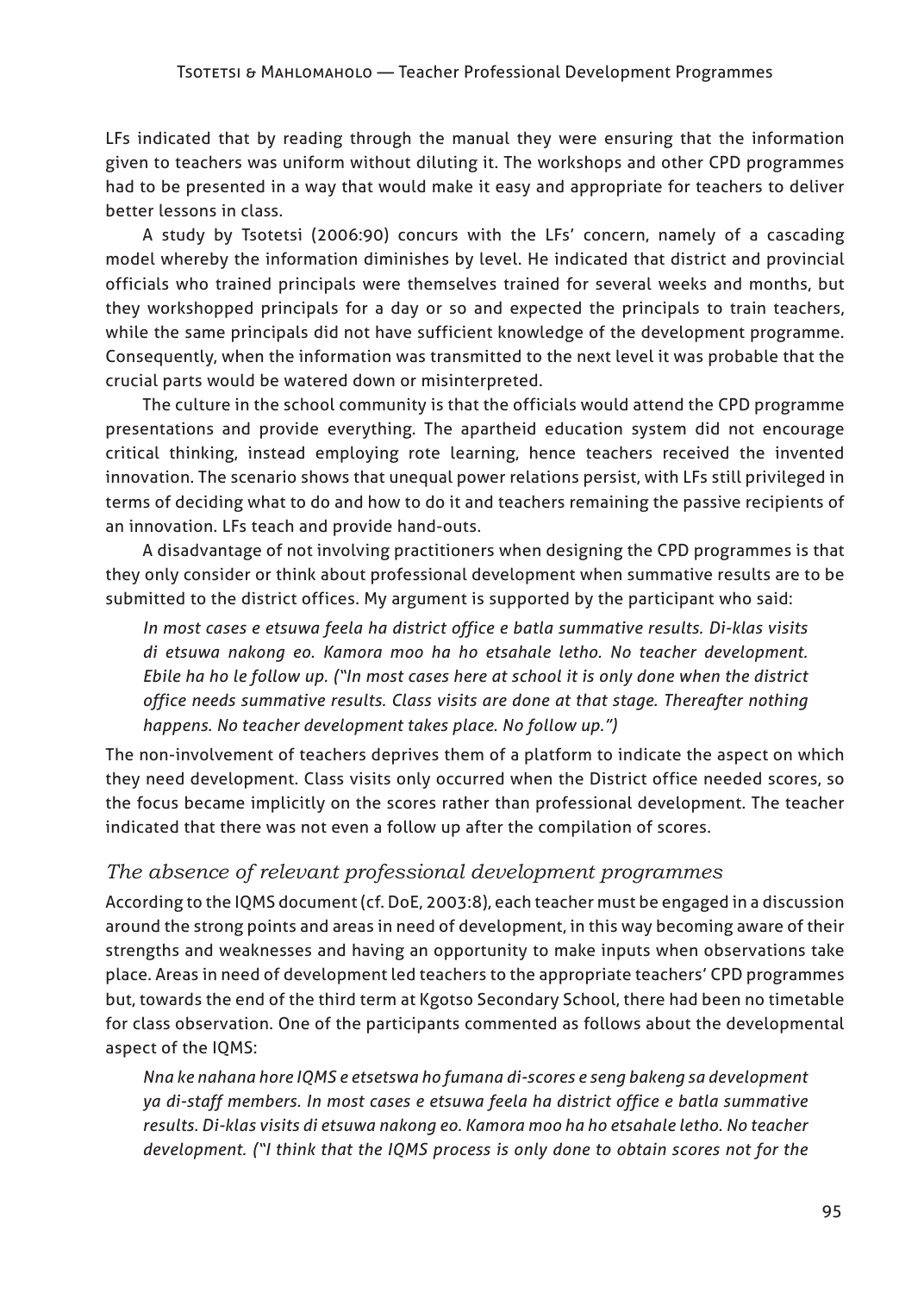*development of staff members. In most cases it is done when the district office needs summative scores. Class visits are done at that stage. Thereafter nothing is going to take place. No teacher development.")*

The expectation would be that after lesson observation a post-evaluation meeting would be held, in which the DSGs discussed their evaluation with the teacher and provided feedback. Differences, if any, had to be resolved (DoE, 2003:8). The unsatisfactory condition perceived by the above participant seemed to emanate from the absence of development after the conclusion that development was necessary. Class visits were only made to collect scores, while undermining their developmental aim. The approach of being interested in collecting summative results, without a professional development follow-up programme, is contrary to the purpose of the IQMS, *viz.,* to identify specific needs of teachers, schools and district offices for development and to provide support for continued growth (DoE, 2003:1). This can be achieved through the determination of the competence of teachers and providing opportunities for further professional development in areas that require it. The teacher said:

*O fumana hore matshwao a batho a kgabelwa hara tsela… Ke SMT e theotseng matshwao a ka. ("People's scores are being reduced somewhere in the process … it is the SMT that reduced my marks.")*

The teacher's remarks show that the IQMS process had been conducted in a non-transparent way. The involvement of teachers in the process, for example by creating space for the discussion of the evaluation results, could have addressed the teacher's concern. The postevaluation discussion could have given clarity in response to the reduction of the teacher's scores. The next step would be for the teacher to include the area that needed professional development in his/her Personal Growth Plan (PGP) for attention in the compilation of the report in developing the School Improvement Plan by the Staff Development Team (SDT) (DoE, 2003:12). In this way, the professional development aspect of the IQMS would be attended to by drawing programmes for individual development. The feedback discussion would firstly show the teacher's strengths and secondly the areas in need of development. The crucial aspect would be the availability of CPD programmes if areas of development were discovered. The above teacher's concern continued as follows:

*Re boetse re lebile mafelong a selemo. Ha ho development. ("We are once more heading towards the end of the year. No development.")*

That again the school was heading towards the end of a year without the availability of professional development clearly showed the absence of professional development which failed the school system in its endeavour of serving the more general development needs of leaners, the professional development of teachers, and the needs of society. Teachers continuously need development to keep pace with the changing education system in the country and wider world.

Bantwini (2009:177) and Hlongwane (2009) highlighted the absence of CPD programmes. They indicated that the CPD programme did not cater to teachers who did not specialise in Natural Sciences. The lack of development, as indicated above, also arose in a study by Biputh and McKenna (2010:284), as a concern that the process had the potential for becoming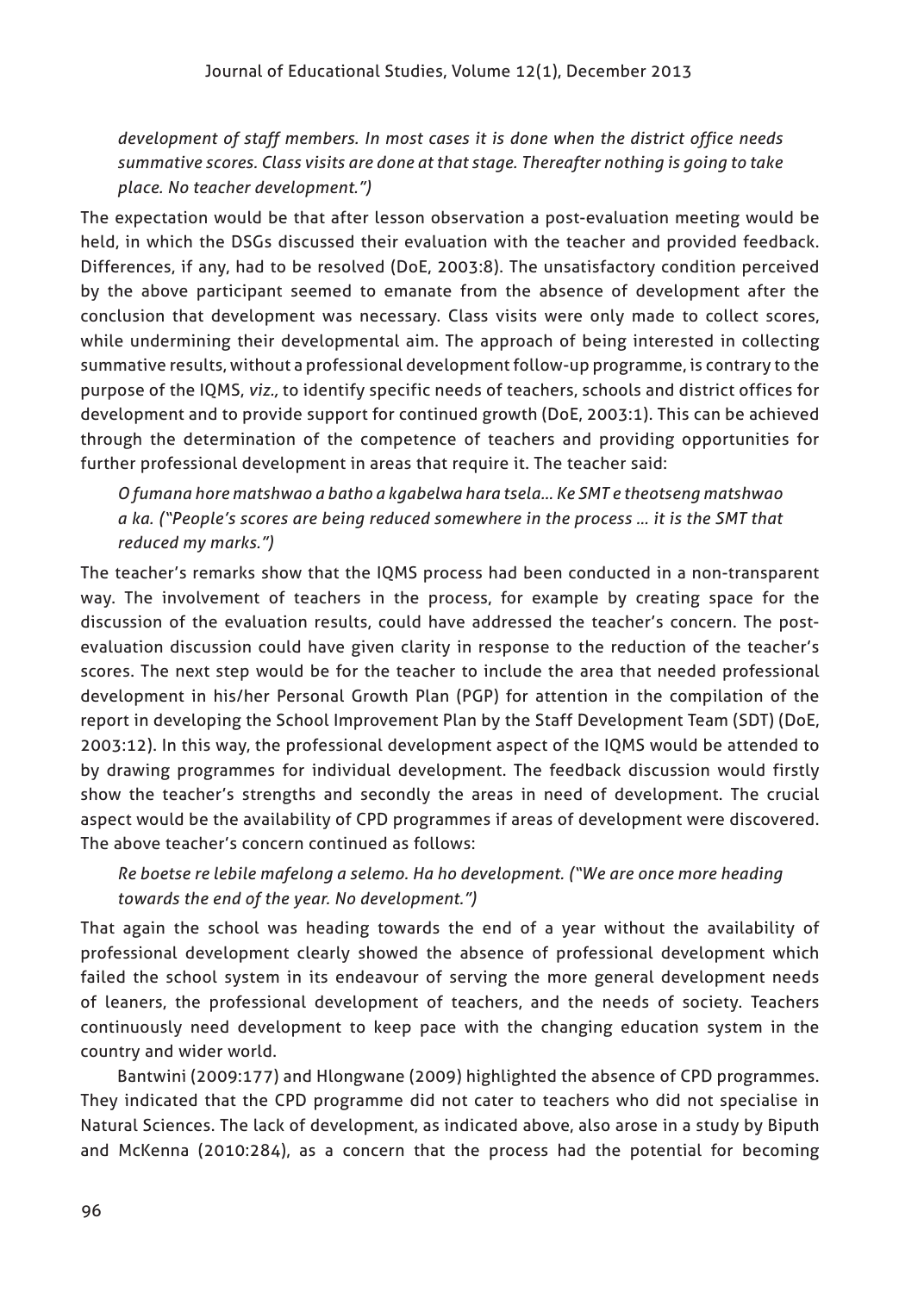exclusively about performance measurement. The notch increases overshadows professional development, as testified by the following comment from a teacher: "We are once more heading towards the end of the year. No development." While merit pay gives recognition for good work and extrinsic motivation to deserving teachers, research shows that no system of education can transcend the capacity and performance of its teachers (Centre for Development and Enterprise, 2011:4), hence the vital role of the CPD programmes for teachers.

The principal believed that he knew how professional development had to take place, although the views of teachers revealed that the process indicated by the principal did not take place:

*Lehlakoreng la ntshetsopele ya bokgoni ba rona re le matitjhere nako re a e behella ka thoko ya ho shebana le development ya rona although it's not enough. For policies re a kopana ha lemo se fela and review them. For induction purposes, eo yona e lokela ho etsahala departmental wise. Ena taba e tshwana le ya di-subject meetings. Ha re ruta subject e le nngwe re tlameha hore re nne re kopane re bone hore re sebetsa jwang. ("Regarding professional development of teachers, we normally put time aside to look at our professional development, although it is not enough. For policies, we meet at the end of the year and review them. For induction purposes, it is the section of each department. This one is similar to subject meetings. If we teach the same subject we need to meet and discuss our progress.")*

The principal's stance indicated the knowledge of how he thought professional development had to take place. The initial utterances of the teachers indicated that the process had not taken place.

The above sentiments confirm the absence of relevant teacher professional development programmes and a commitment to ensure that teachers receive it.

## *No coordinated plan*

According to the IQMS policy document (DoE, 2003:3), the SMT and the SDT are responsible for coordinating all activities pertaining to staff development as well as the preparation of the management plan for the IQMS. The management plan has to be compiled in consultation with teachers and should indicate who will be evaluated, by whom and when. The HoD, who was also the principal, said the following regarding the IQMS professional development and Performance Measurement:

*I followed the guidelines as they appear in the IQMS document. Teachers would complain about my stance. Members from other departments would influence my subordinates but I urged them to adhere to the programme as set.*

The above words show that the HoD (who was also the principal) was aware of the expectation of the IQMS policy document in terms of teacher professional development and the implications regarding salary increase. The statement "*I followed the guidelines as they appear in the IQMS document*" shows that the stance was from the HoD's department, from which the programme was drawn exclusively, and it did not include other departments. As his department was implementing the IQMS policy some members from other departments prevented his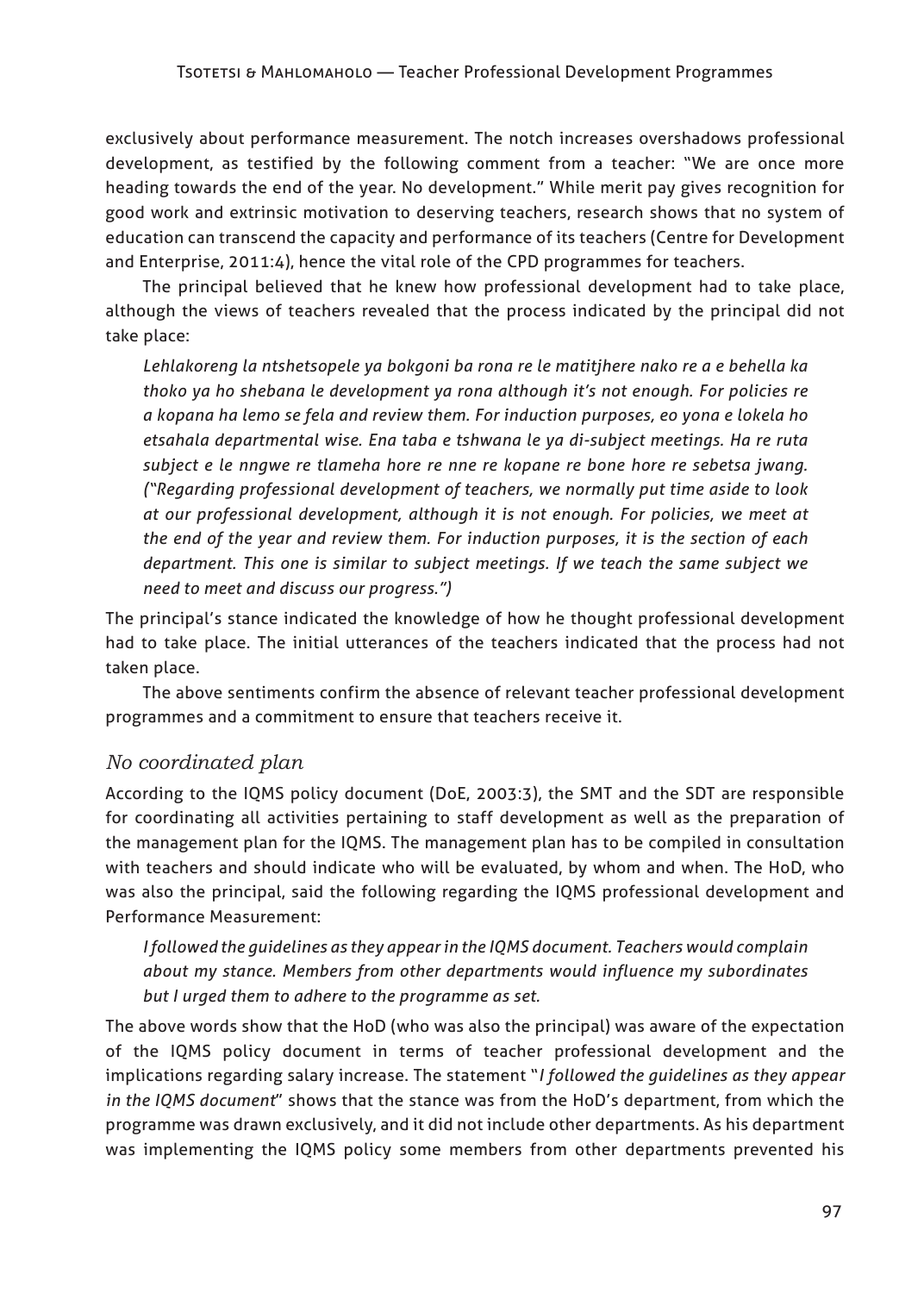subordinates from adhering to what he was saying, but he pushed and enforced adherence. The HoD elaborated:

*Furthermore when my subordinates were attending workshops I made it compulsory for them to have signed support. If not I would sign and ensure that the record was kept. At the end of the year when scores were submitted there was a query which instructed the school to lower the scores of staff members. The distributive curve is used to determine if scores were correctly done. I refused to lower scores of my subordinates, the reason being I had support for the scores awarded to my subordinates. Other HoDs had to lower the marks of their subordinates because of failing to produce support for the scores given to their teachers.*

The above words show the firm stance by the HoD in ensuring that teachers were professionally developed. The HoD's insistence of the production of evidence after attending the professional development programme is a stance that shows his knowledge of the work assigned to him. This is in line with the IQMS policy requirement of providing continued growth (DoE, 2003:1). The benefit of his stance was the ability to produce support for the scores given to teachers.

As indicated by the HoD, who was also the principal, other departments were not having programmes for professional teacher development. Two of the participants affirmed that their department did not have a plan to have a pre-evaluation session. They set forth their submission as follows:

*Ho na le dintho tseo ho thweng ke di-DSG. Re ne re sa kgone hore re be le nako ya hore re dule re bue pele re e ya ka klaseng. ("There's a structure called the DSG. We did not create time to have a pre-evaluation session before getting to class.")* 

#### *… (IQMS) E etsuwa hore summative scores di be teng ("[IQMS] is only done so that there could be summative scores.")*

The two submissions are similar in that there was no plan for coordinating the implementation of professional teacher development by the other two departments. According to the participants, the IQMS was only carried out so that there could be summative scores for submission to the DBE. Lesson observations were made quickly so as to have summative scores for record purposes.

A similar study, showing a lack of coordination, by Tshelane (2008:51) revealed that class visits were sometimes made, but not correctly. Documents were completed in the office without physically observing lesson presentations in the classrooms. School principals were awarded pseudo-classes, that is, allocated classes in theory but they did not go to them.

The IQMS policy document (DoE, 2003:14) recommends that DSGs and/or SDTs should on a quarterly basis inquire whether the teacher is being provided with support or mentoring. In this way the two groups may rectify some of the shortcomings before the summative evaluation. The other advantage of such a step is that the teachers continuously receive professional development which allows them to deliver content and the lessons with self-confidence. If the teacher does not receive the necessary support, his/her DSG may be altered. Pre-evaluation discussion is crucial as it allows partners involved to be on the same footing, i.e., knowing what the DSG expects of the teacher and giving the teacher an opportunity to raise issues of concern.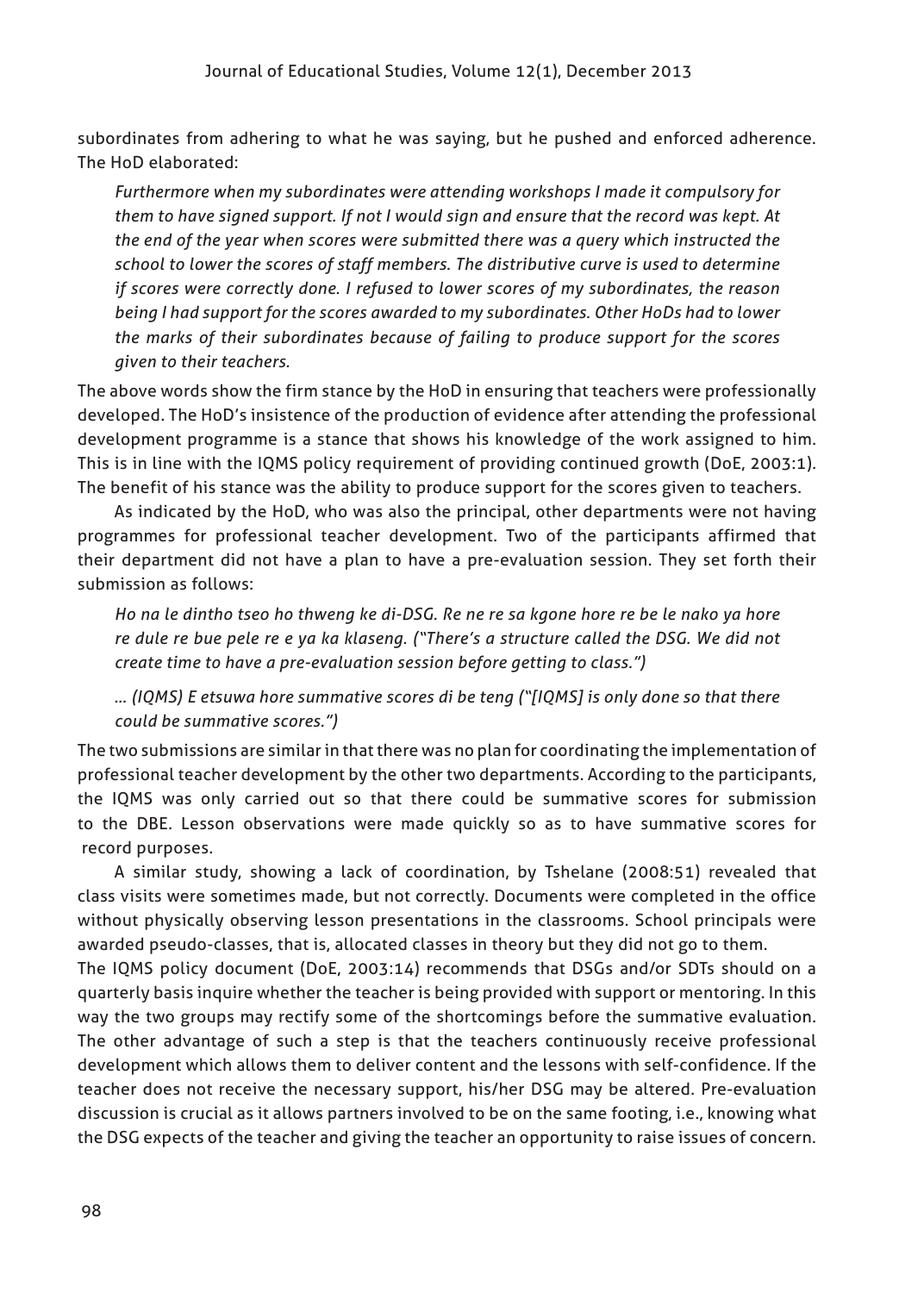Linking what had been said by the HoD and the two latter participants, there has been no coordinated plan to implement attendance in CPD programmes. Neither the SMT nor SDT drew up the management plan as required by the policy (DoE, 2003:3). The absence of a coordinated plan brought tensions, as indicated by the HoD: "Members from other departments would influence my subordinates but I urged them to adhere to the programme as set." Mestry, Hendrick & Bisschof (2009:488) and Allais (2006:33) agree that the plan for the implementation of professional development for teachers is not a coordinated one in South Africa. A study by Tsotetsi (2006:86) also revealed that pre-evaluation discussions were not conducted with the appraisee. The good intention of supporting and developing teachers receives less recognition. The evaluated teachers would not have a chance to indicate areas of concern or factors that could hamper their progress. The final scores were also adjusted without the involvement of the SDTs or the DSGs, showing the lack of a coordinated plan.

From the above argument it seems as if the principal, who was also the HoD, knew what would happen at the end of the year. He insisted that teachers in his department brought support, which he kept for moderation purposes. The management plan has to be drawn by both the SDT and the SMT in consultation with the teachers, so it was surprising that the principal had a plan for his department, but did not influence the entire SMT and the SDT to have a coordinated plan for the whole school. The principal was also a member of both the SMT and the SDT.

## Conclusion

The discussion above demonstrated a need to enhance teacher development. The lack of a coordinated plan in visiting classes and in the provision of CPD programmes led to each department planning its activities according to the wishes of the HoD concerned. Having attended professional development sessions, not all HoDs expected teachers to produce evidence of their attendance. The absence of a coordinated plan was also revealed by a lack of discussion of pre- and post-evaluation sessions. In the pre-evaluation session, expectations of the lesson are discussed while in the post-evaluation the discussion is around the strong points and aspects in need of development. The absence of the two sessions denies teachers an opportunity for an open space for discussing their pedagogical practices and finding out how to improve on them.

The study revealed that the IQMS policy is used for obtaining scores. There is less focus on teacher development. Class visits were made quickly so as to have summative scores for record purposes. The study also demonstrated a lack of follow-up after class visits. The message sent to teachers by such an approach is that the aim of class visits is to satisfy the inspectorate. On the basis of the findings in this study, we are putting forward three recommendations. Firstly, teachers need to be involved in the design of their professional development programmes. Secondly, having identified the areas in need of development, professional development programmes should be made available to teachers. Thirdly, having a coordinated plan can ensure that professional development programmes are applied uniformly by each school.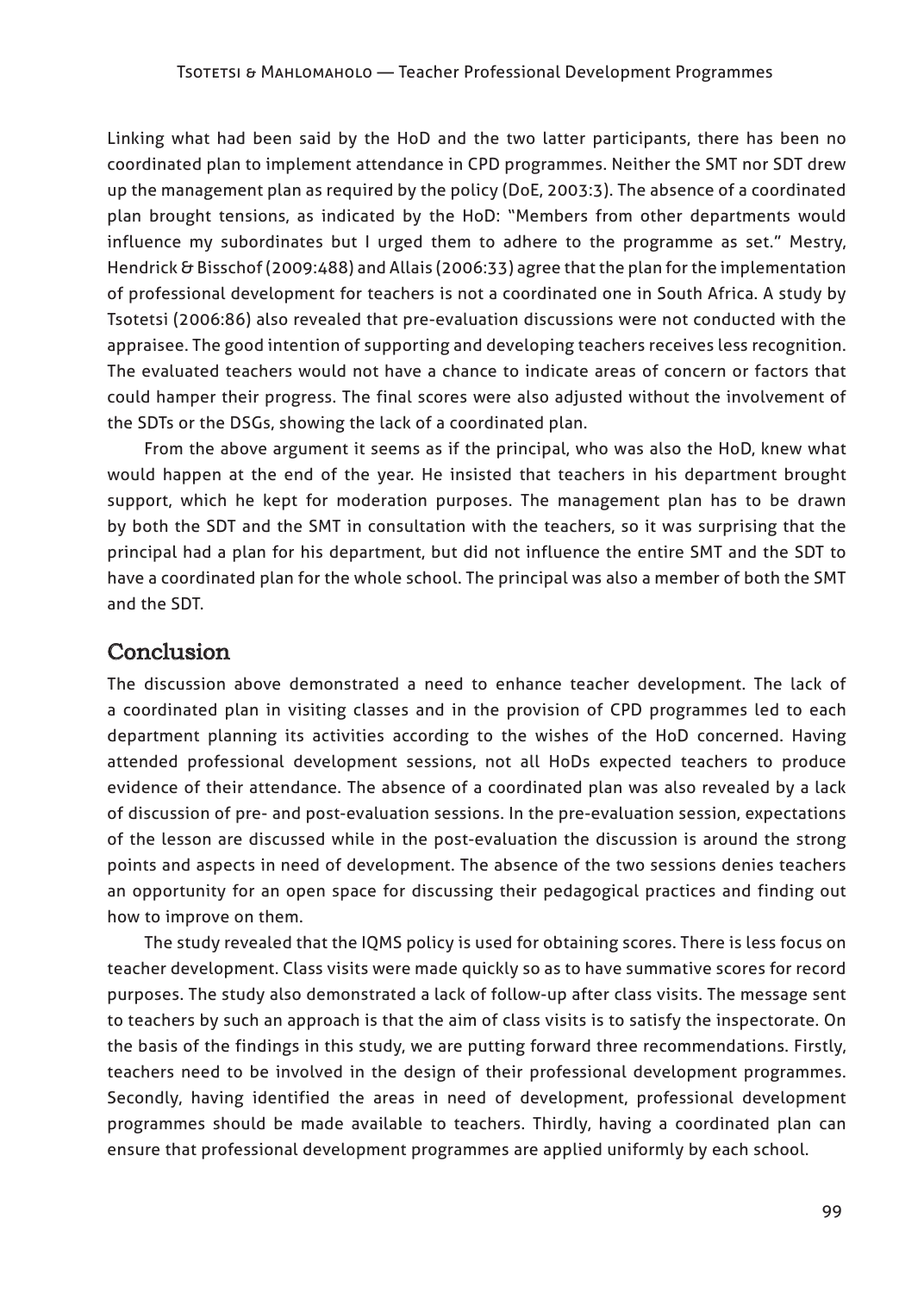## References

- Allais, S.M. 2006. Problems with qualification reform in senior secondary education in South Africa. In Young, M. & Gamble, J (eds). *Knowledge, Curriculum and Qualifications for South Africa Further Education*. Cape Town: HSRC Press.
- Bantwini, B.D. 2009. District professional development models as a way to introduce primaryschool teachers to natural science curriculum reforms in one District in South Africa. J*ournal of Education for Teaching: International research and pedagogy*. 35(2): 169-182.
- Barber, M. and Mourshed, M. 2007*. How the world's best-performing school systems came out on top (The McKinsey Report*). McKinsey & Company. Available online at: http://www. mckinsey.com/clientservice/socialsector/resources/pdf/World\_School\_Systems\_Final. pdf (Retrieved 26 June 2009).
- Bell, J. 1993. *Doing your research project*. Buckingham: Oxford University Press.
- Biputh, B and McKenna, S. May 2010. Tensions in the quality assurance processes in postapartheid African schools.*Compare*. 40(3): 279-291.
- Bloor, M. and Bloor, T. 2007. Background and theory. *The Practice of Critical Discourse Analysis: An Introduction*. Great Britain: Hodder Education.
- Bunyi, G.W., Wangia, J., Magoma, C.M., Limboro C.M. and Akyeampong, K. 2011 Background and Introduction. *Teacher Preparation and CPD in Africa (TPA): Learning to teach reading and mathematics and influence on practice in Kenya*. Centre for International Education: University of Sussex.
- Buskens, I. 2011. The free attitude interview in context. *Research for the future*. (Unpublished paper).
- Centre for Development and Enterprise, 2011. Schooling reform is possible. *Lessons for South African experience, edited proceedings of a Round Table convened by Centre for Development and Enterprise*. 18: 1-49.
- Chilisa, B. 2012. Participatory Research Methods. *Indigeneous Research Methodologies*.Los Angeles: Sage.
- Dawo, J.I.A. 2011. Key to Quality Teaching in Kenyan Schools. *European Journal of Educational Studies.* 3(3):513-519.
- Dentith, A.M., Measor, L. and O'Malley, M.P. 2012. The research imagination amid dilemmas of engaging young people in critical participatory work. *Qualitative Social Research*. 13(1):1- 17.
- Department of Education. 2003. *Integrated Quality Management System*. Pretoria: Government Printers.
- Dworski-Riggs, D. and Langhout, R.D. 2010. Elucidating the power in empowerment and the participation in participatory action research: A story about research team and elementary school change. *American Journal of Community Psychology*. 45:215-230.
- Garegae, K.G. and Chakalisa, P.A. 2005. Pre-Service Mathematics Teacher Preparation Programs and Early years of Teaching in Botswana. A proposal to be presented at the 15<sup>th</sup> ICMI Study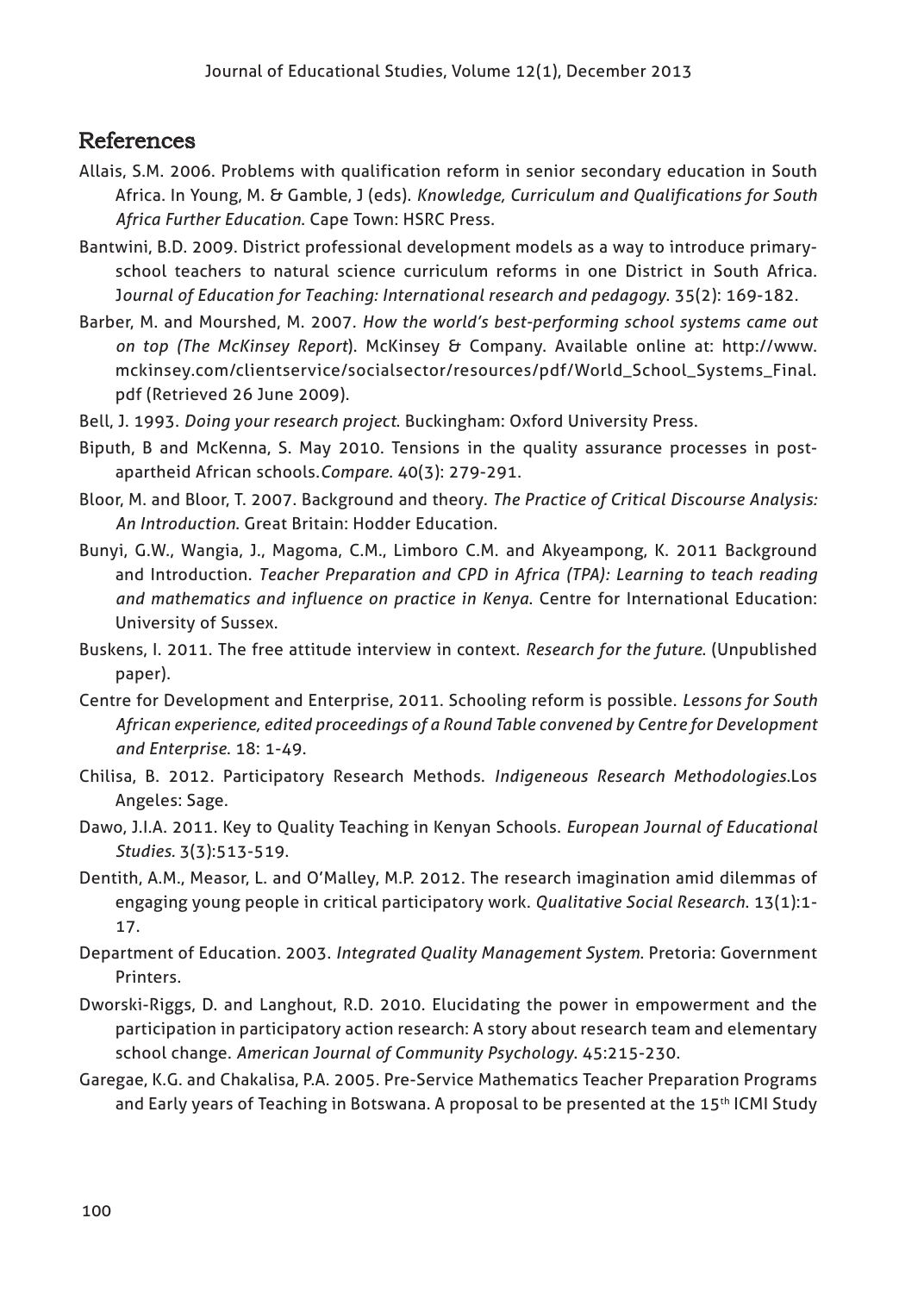Conference on The Professional Education and Development of Teachers of Mathematics. May, 15-21 2005 in Brazil.

- Hardman, F., Abd-Kadir, J., Agg, C., Migwi, J., Ndambuku, J. and Smith, F. 2009. Changingpedagogical in Kenyan primary schools: the impact of school-based training.*Comparative Education*. 45(1):65-86.
- Hlongwane, T.S. 2009. Empowering educator teams to implement the Integrated Quality Management Systems in secondary schools in the Kathorus area. (Unpublished Ph.D. thesis.) University of Johannesburg: Johannesburg.
- Jordan, S. 2003. Who Stole my Methodology? Co-opting PAR [1]. *Globalisation, Societies and Education*. 1(2):185-200.
- Kganyago, S.L. 2004. Managing the Quality Management Systems in Schools. (Unpublished research report). Pretoria: Vista University.
- Khamis, A. & Sammons, P. 2007. Investigating educational change: The Aga Khan University Institute for educational development teacher education for school improvement model. *International Journal of Educational Development*. 27:572-580.
- Khumalo, N.I. 2008. *The implementation of Integrated Quality Management System challenges facing the DSGing in Vryheid District of KwaZulu-Natal.* Unpublished mini-dissertation. University of Johannesburg: Johannesburg.
- Lincoln, Y. S., Lynham, S. A., & Guba, E. G. 2011. Paradigmatic controversies, contradictions, and emerging confluences, revisited. In: N. K. Denzin & Y. S. Lincoln (Eds), *The Sage handbook of qualitative research* (4th ed., pp. 97-128). Los Angeles: Sage.
- Mabotsa, M.S. 2005. The Impact of the Appraisal System on Educators in the Tembisa Primary Schools. (Unpublished research report). Pretoria: Vista University.
- Mertens, D.M. 2010. *Research and Evaluation in Education and Psychology*. Washington: Sage.
- Mestry, R., Hendrick, I. and Bisschof, T. 2009. Perception of teachers on the benefits of teacher development programmes in one province of South Africa. S*outh African Journal of Education*. 29(4):475-490.
- Ministry of Education. 2008. The Development of Education: National Report of Kenya. *Inclusive Education: The Way of the Future.* Report presented at The International Conference on Education, Geneva, 25-28 November 2008.
- Mokhele, M.L. and Jita, L.C. 2010. South African teachers' perspectives on CPD: a case study of the Mpumalanga Secondary Science Initiative. *Procedia Social and Behavioral Sciences*. 9(10):1762-1766.
- Monyatsi, P.P., Steyn, G.M. & Kamper, G. 2006. Teacher appraisal in Botswana secondary schools: a critical analysis. *South African Journal of Education.* 26(2):215-228.
- Murtaza, K.F. 2010.Teachers' Professional Development through Whole School Improvement Programme. *International Journal of Business and Social Science*. 1(2):213-221.
- Ntloana, D.N. 2009. A Critical; Study of CPD Orientation Prograame for Educators. Unpublished M. Ed-script. University of Pretoria, Pretoria.
- Ovens, P. 2002. Can teachers be developed? *Journal of In-Service Education*. 29(2):295-310.